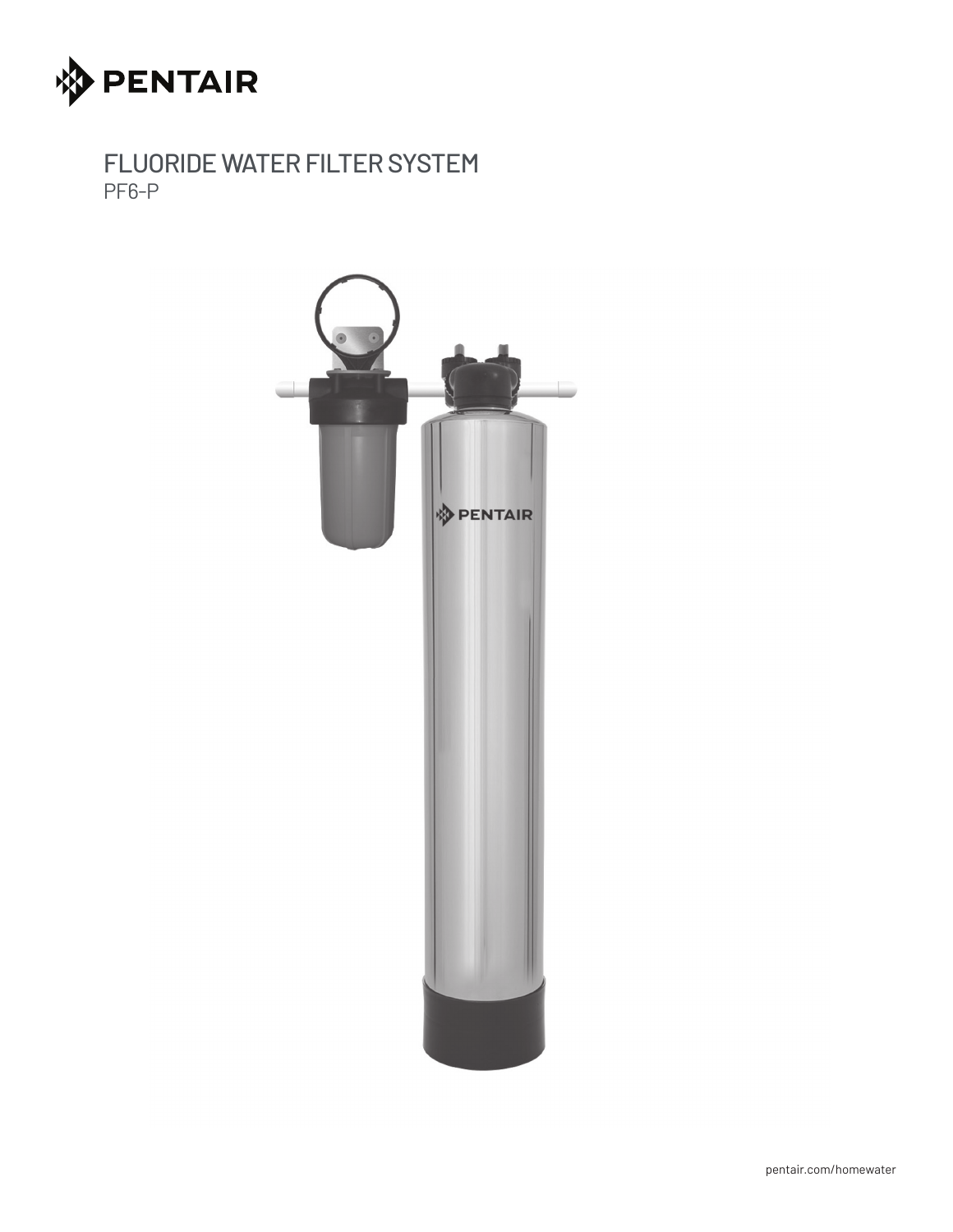## **TABLE OF CONTENTS**

## **IMPORTANT INFORMATION**

- Read these instructions carefully and determine the location of all system components before beginning installation.
- Check all applicable plumbing, building, and electrical codes for installation compliance.
- Install the system on the main water supply.
- The use of plumber's tape and/or pipe thread seal paste will be needed on all threaded connections.
- To condition all water in the home, install the system close to the water supply inlet, and upstream of all other plumbing connnections, except outside water pipes. Outside faucets should remain on unfiltered water.

# **WARNING**

**Installing this system in a metal (conductive) plumbing system, i.e., copper or galvanized metal, will interrupt the continuity of the plumbing system and grounding source in some homes. If your home's electrical appliances are grounded through the plumbing system, you will need to install a bypass that consists of the same material as the existing plumbing or a grounded "jumper wire" to bridge the equipment and reestablish the contiguous conductive nature of the plumbing before using this Pentair system. Failure to do so can result in errant electricity from improperly grounded appliances or potential galvanic activity in the plumbing system, which could increase the risk of fire or injury while using your home appliances. Please consult a licensed electrician before attempting to install.**

# **CAUTION**

When adding a filtration/softening system to homes/buildings supplied by well water, the system should be installed following the pressure tank. **DO NOT USE this system for pneumatic or hydropneumatic applications. If you are using a booster pump, then install this system following the booster pump.** If you have questions, please call customer service.

### **Customer Service Contact Information Section**

j

**Homeowners** Phone: 877.842.1635

**Professionals** Phone: 877.842.1635

j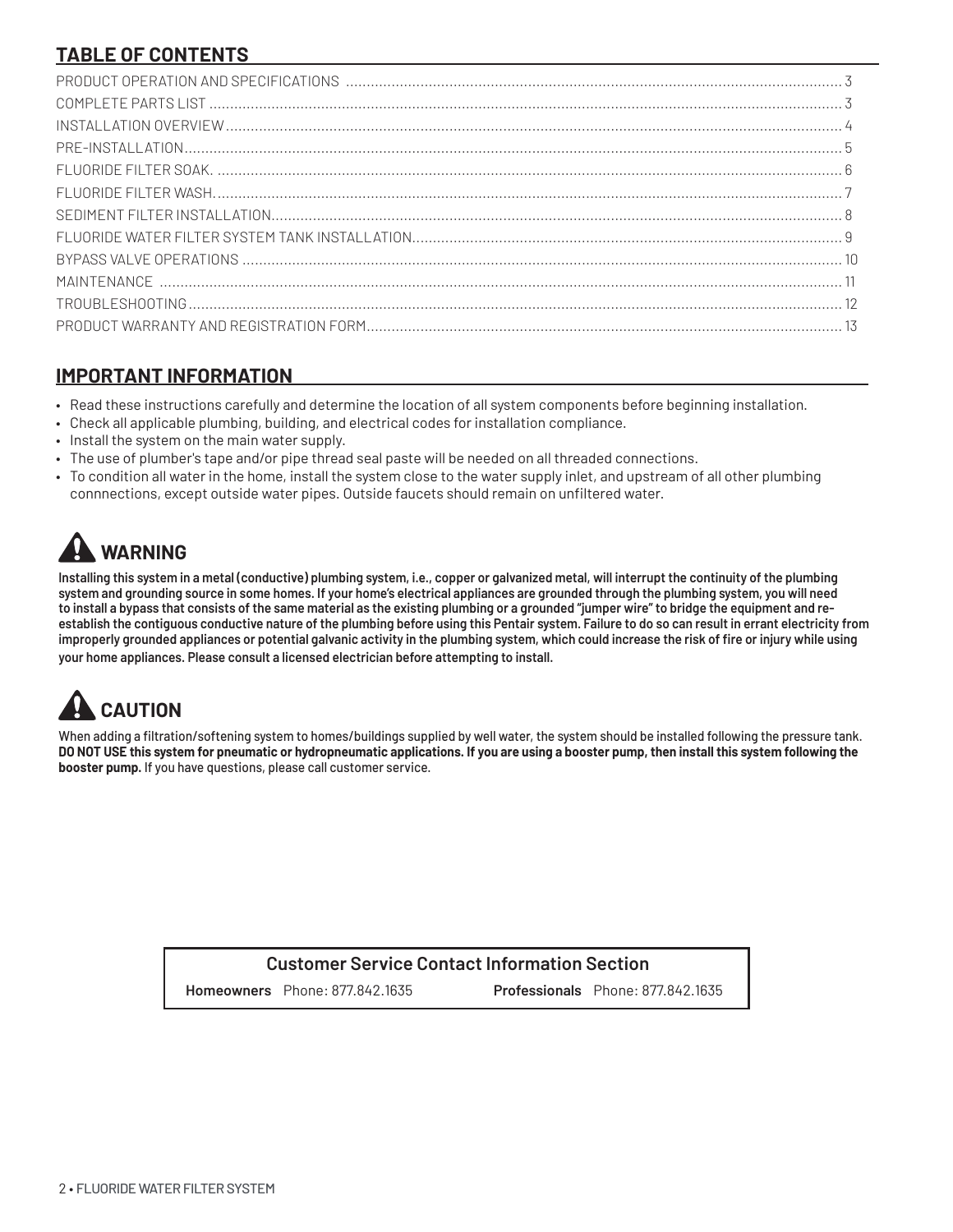## **PRODUCT OPERATION AND SPECIFICATIONS PRODUCT OPERATION AND SPECIFICATIONS**

| <b>Specification Description</b> | PF6-P                             |
|----------------------------------|-----------------------------------|
| <b>Max Flow Rate</b>             | 15 GPM                            |
| <b>Minimum Working Pressure</b>  | <b>25 PSI</b>                     |
| <b>Maximum Working Pressure</b>  | 80 PSI                            |
| <b>Maximum Vacuum</b>            | 5 inch/127 mm Hg                  |
| <b>Operating Temperatures</b>    | $36^{\circ}$ F – 120 $^{\circ}$ F |
| pH Range                         | $6 - 11$                          |

## The WATERSOFTENER ALTERNATIVE WITH NATURSOFT® SALT-FREE TECHNOLOGY will be effective on water supplies with a maximum **COMPLETE PARTS LIST**



**The parts supplied are intended to accommodate a variety of water supply lines. Additional fittings may be needed to fit to your plumbing. Visit pentair.com to view our full line of installation kits.**

| Part       | Description                                                                                                                                         | Oty.         | Part | Description                                                           | Oty. |
|------------|-----------------------------------------------------------------------------------------------------------------------------------------------------|--------------|------|-----------------------------------------------------------------------|------|
|            | 1" Plastic Male NPT Assembly:<br>V3007-04 1" Plastic Male NPT<br>Assembly (2): O-Rings (2), Split<br>Rings (2), and Connectors (2)                  | $\mathbf{1}$ | റ്   | <b>Bypass Valve:</b><br>In/Out Bypass Valve with<br>Red Arrow Handles |      |
| п.<br>0000 | Pre-Filter System:<br>PP5 Big Blue Pre-Filter<br>Housing, Mounting Bracket,<br>Phillips Head Screws (4),<br>BoltHead Screws (4), and<br>Washers (4) | 1            |      | Hose Bib Assembly                                                     |      |
|            | Sediment Filter:<br>PC40-15 Micron Poly-Spun<br>Sediment Filter                                                                                     | $\mathbf{1}$ | hØ   | Whole House<br>Fluoride Filter                                        |      |
|            | Pre-Filter Wrench                                                                                                                                   | $\mathbf{1}$ |      |                                                                       |      |
| <b>WAX</b> | Non-Abrasive Auto Wax:<br>4 oz. Bottle                                                                                                              | 1            |      |                                                                       |      |

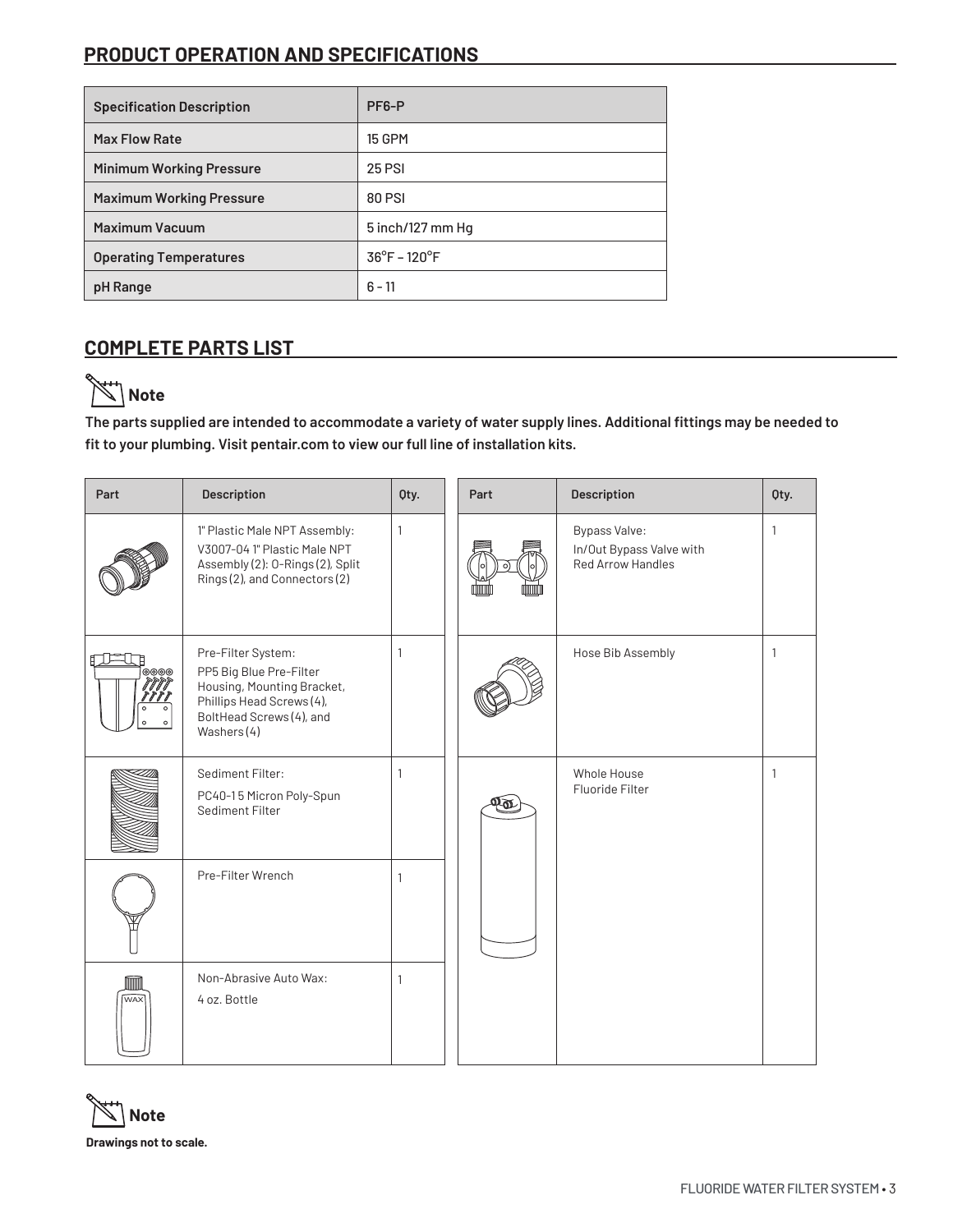## **INSTALLATION OVERVIEW**







**Sediment filter position is at the discretion of your professional installer. As a general guideline, the sediment prefilter is typically installed in the "pre" position (as shown above) for well water applications. For city water applications, the sediment filter is typically installed in the "post" position after the fluoride filter tank.**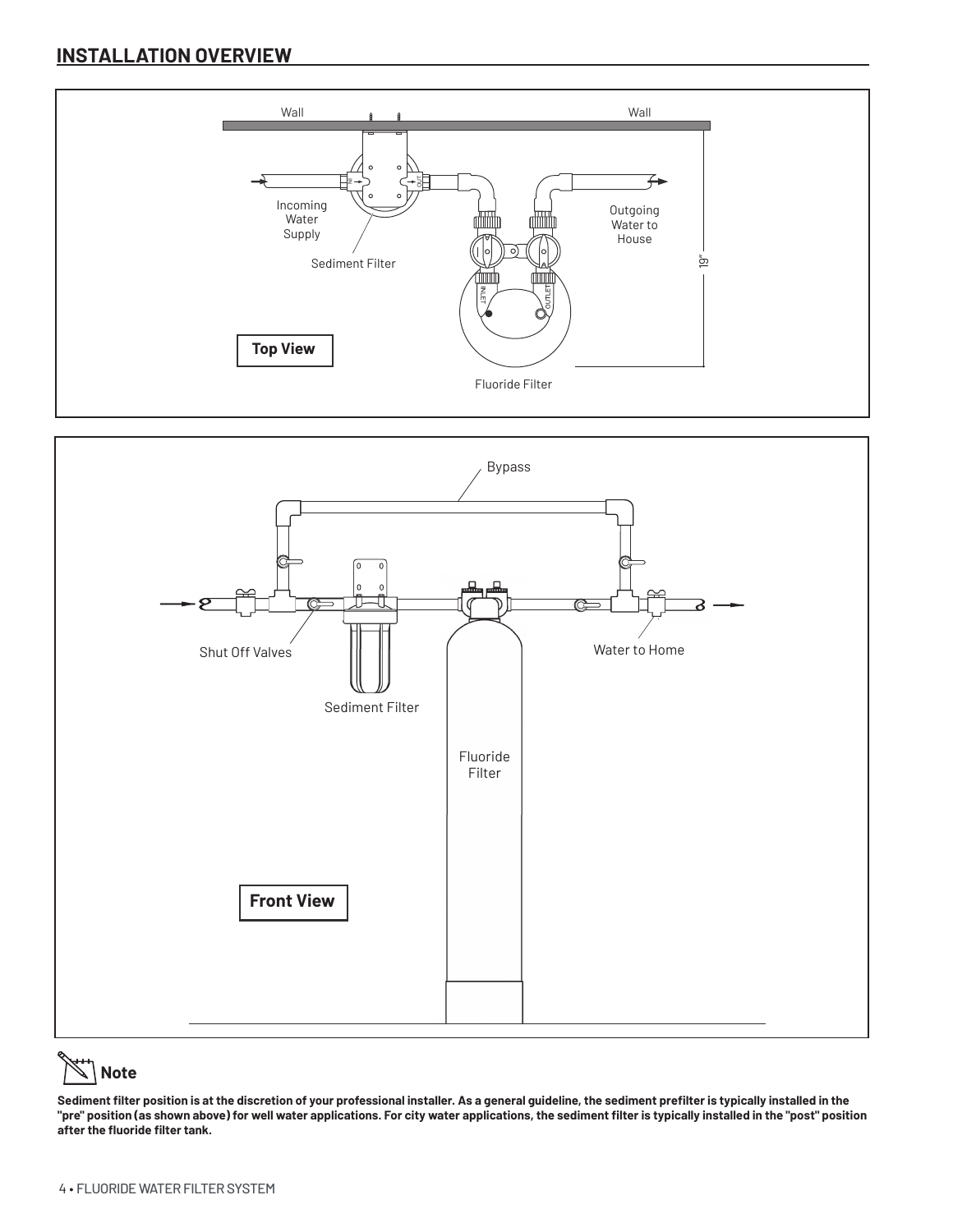

**Head may come loose in transit. Please check head by tightening clock wise, hand tighten only, no more than <sup>1</sup>** /**4 turn. Head may not move at all or less than 1** /**4 turn.**

**Bypass Valve Installation**



### **Figure 2**

The bypass valve comes pre-assembled and ready to install with the o-rings, split rings, and quick connect nuts. Push the bypass valve into the head of the Fluoride Filter with the unthreaded ends oriented toward the tanks and hand-tighten the quick connect nuts.



**The bypass valve(s) included with this system are designed for multiple water systems. This may result in the arrows on the bypass valve(s) pointing differently than shown. If the arrows on your bypass valve(s) do not match the diagram, remove the red arrows by pulling them straight up, turn them 180˚ to match the drawing, and push them back down onto the stem.**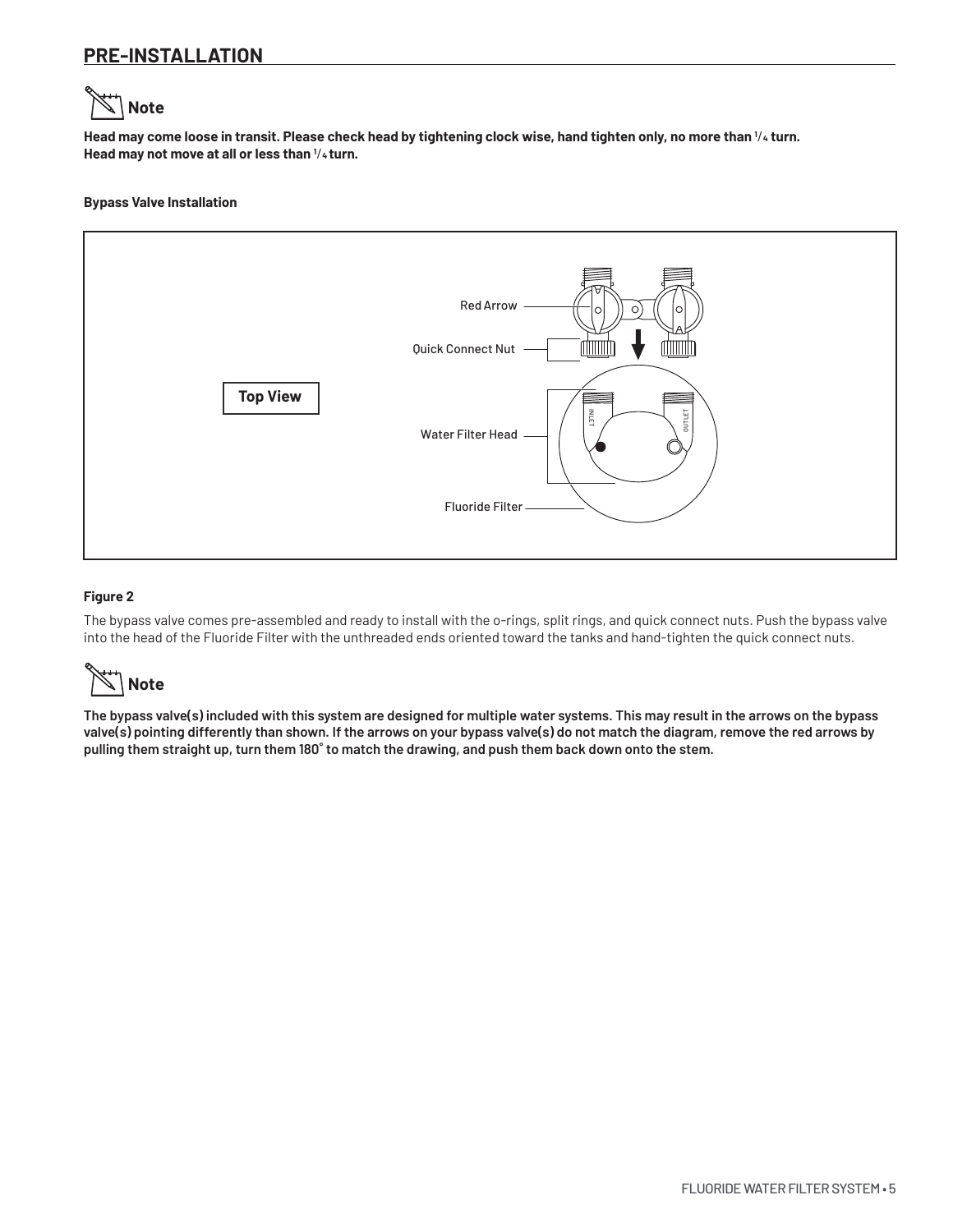# **IMPORTANT**

**Your system will not be ready for use for a minimum of 48 hours while the Fluoride Filter Soak process takes place. Please plan your installation accordingly.**



**Water will flow out of the downflow inlet side of the Bypass Valve during this process. Be sure you perform this series of steps in a location suitable for water flow.**



- 1. Attach a garden hose to the Hose Bib Assembly.
- 2. Connect the Hose Bib Assembly to the upflow inlet side of the Bypass Valve and hand tighten.
- 3. Fill the Pentair Whole House Fluoride Filter Tank full until water comes out of downflow inlet side of the Bypass Valve.
- 4. Turn the water off.
- 5. Remove the garden hose from the Hose Bib Assembly. Do not remove the fitting.
- 6. Allow the carbon tank to soak for at least 48 hours prior to tank installation.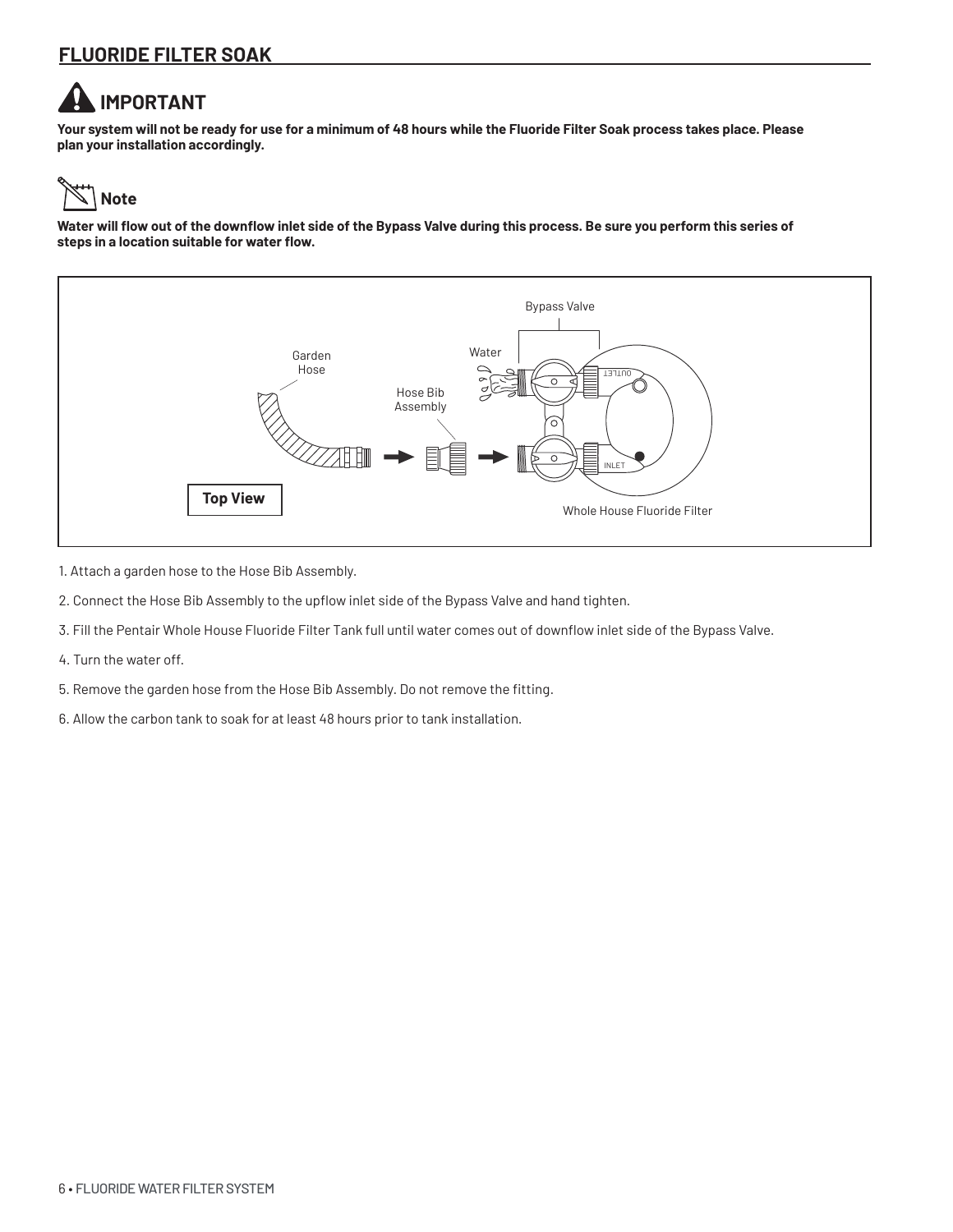# **IMPORTANT**

**Do not perform the Fluoride Filter Wash until the Fluoride Filter Soak process is complete.**



**Water will flow out of the downflow inlet side of the Bypass Valve during this process. Be sure you perform this series of steps in a location suitable for water flow.**



- 1. Reattach the garden hose to the Hose Bib Assembly.
- 2. Slowly turn on the water 1/4 turn for this entire process.
- 3. Run water through the upflow inlet side of the Bypass Valve for 15-30 minutes or until the water discharging from the downflow inlet side of the Bypass Valve runs clear.
- 4. Turn off the water.
- 5. Remove the Hose Bib Assembly from the upflow inlet side and attach it to the downflow inlet side of the Bypass Valve.
- 6. Run the water through the downflow inlet side for 1 minute or until water runs clear.
- 7. Turn off the water.
- 8. Remove the Hose Bib Assembly from the Bypass Valve and disconnect the garden hose.



**Please save the Hose Bib Assembly as this will be used in the future for the carbon exchange.**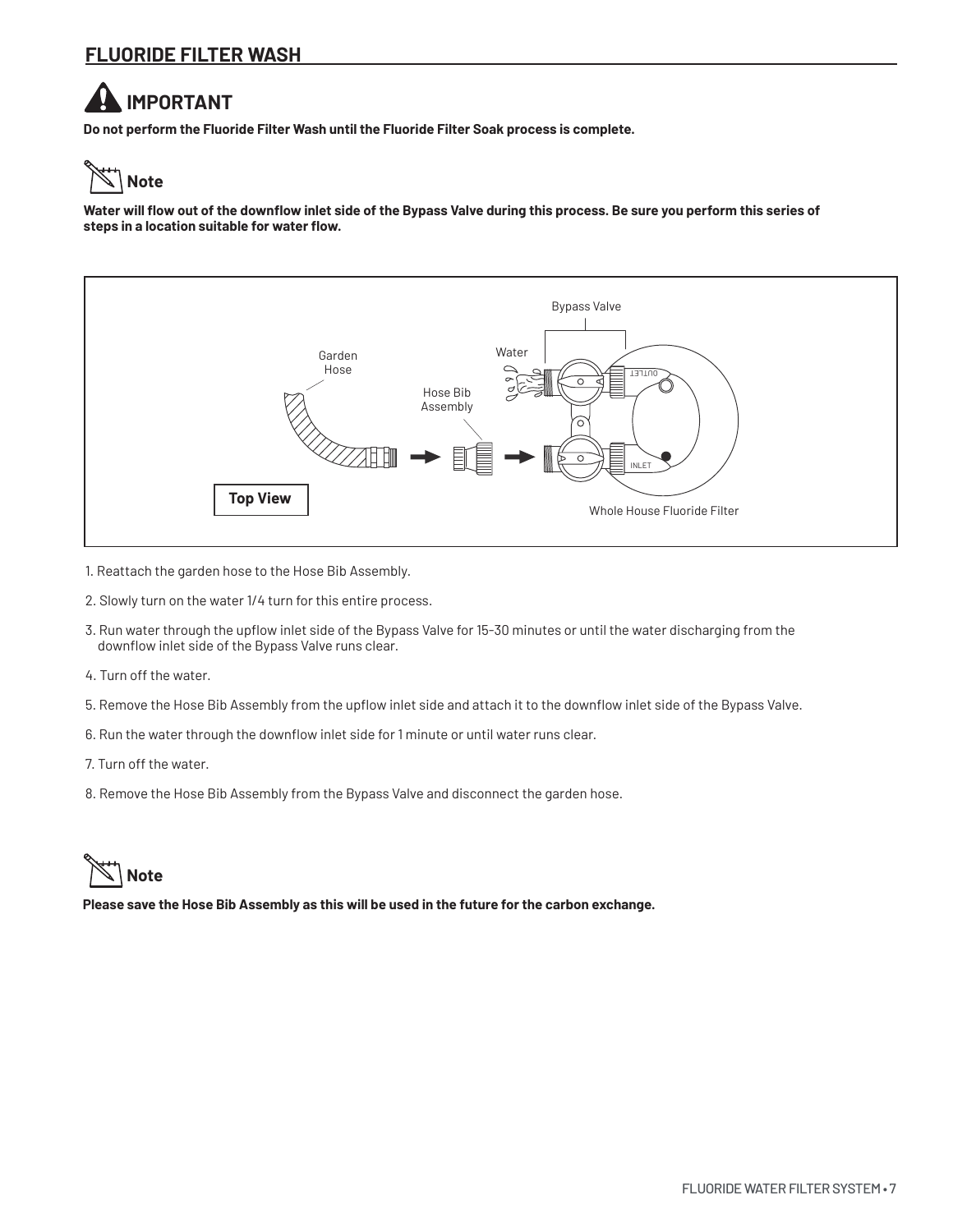## **SEDIMENT FILTER INSTALLATION**

# **Note**

**Sediment filter position is at the discretion of your professional installer. As a general guideline, the sediment pre filter is typically installed in the "pre" position (as shown above) for well-water applications. For city water applications, the sediment filter is typically installed in the "post" position after the fluoride filter tank.**



### **Part 1**

- 1. Unscrew the cover from the blue filter housing.
- 2. Remove the plastic covering from the sediment filter.

3. Place the sediment filter onto the stand pipe in the blue filter housing and set aside.



### **Part 2**

- 1. Shut off the water.
- 2. Attach the filter cover to the mounting bracket using the supplied bolt head screws and washers. Make sure to properly orientate the IN and OUT to match your flow pattern.
- 3. Attach the mounting bracket to the wall using the supplied Phillips head screws.
- 4. Hand tighten the blue filter housing and then, using the supplied filter wrench, lightly snug the housing making sure not to over-tighten (counterclockwise).
- 5. Determine the size of your inlet water supply line.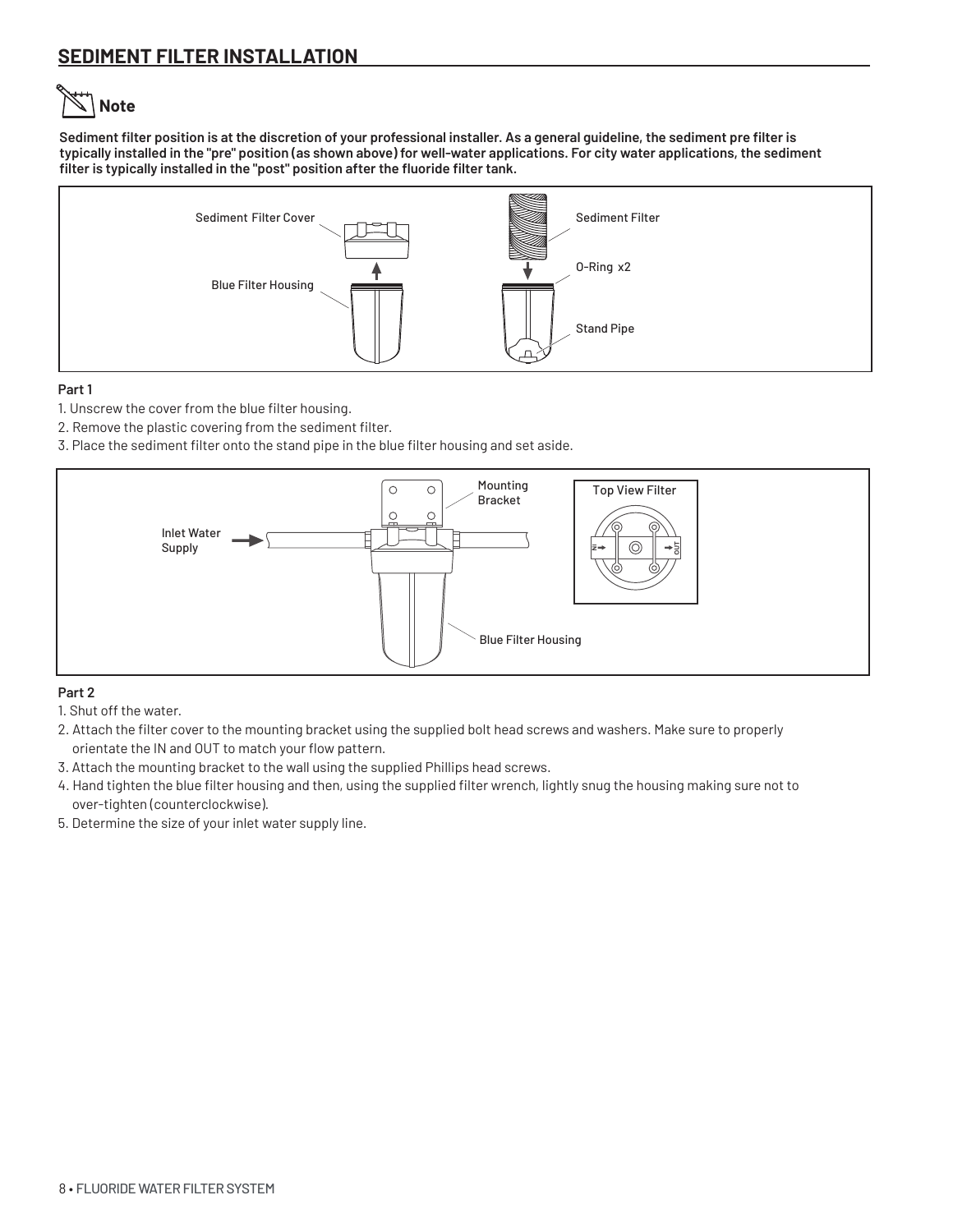1. Level the fluoride filter tank.



**See "Troubleshooting" section on tips for leveling the tank.** 

**If the tank is not level, lift the tank straight up 6 inches and tap it on the ground until the tank stands vertical. The bottom of the tank is round and the boot allows the tank to stand upright.**



2. Determine the size and material of your incoming water supply line and choose the appropriate plumbing required to adapt to the 1" male NPT Assembly.



**Visit Pentair.com/homewater to view our full line of installation kits.**

## **CAUTION**

Do not over-tighten any of the fittings during installation.



The fitting below is designed with a ¼" give to allow for proper pipe alignment. It will not leak and is intended to<br>have asme flavibility **have some flexibility.**

| Part | <b>Description</b>                                                                                                                            | Otv. |
|------|-----------------------------------------------------------------------------------------------------------------------------------------------|------|
|      | 1" Plastic Male NPT Assembly:<br>V3007-04 WS1 Fitting 1" Plastic Male NPT<br>Assembly (2): 0-Rings (2), Split Rings (2),<br>and Connectors(2) | bag  |



3. Install the fittings into the INLET and OUTLET sides of the bypass valve. Follow the diagram supplied with the fitting.

- 4. Connect the incoming water supply from the sediment filter to the fitting on the INLET side of the bypass valve.
- 5. Connect the outgoing water supply to the OUTLET side of the bypass valve.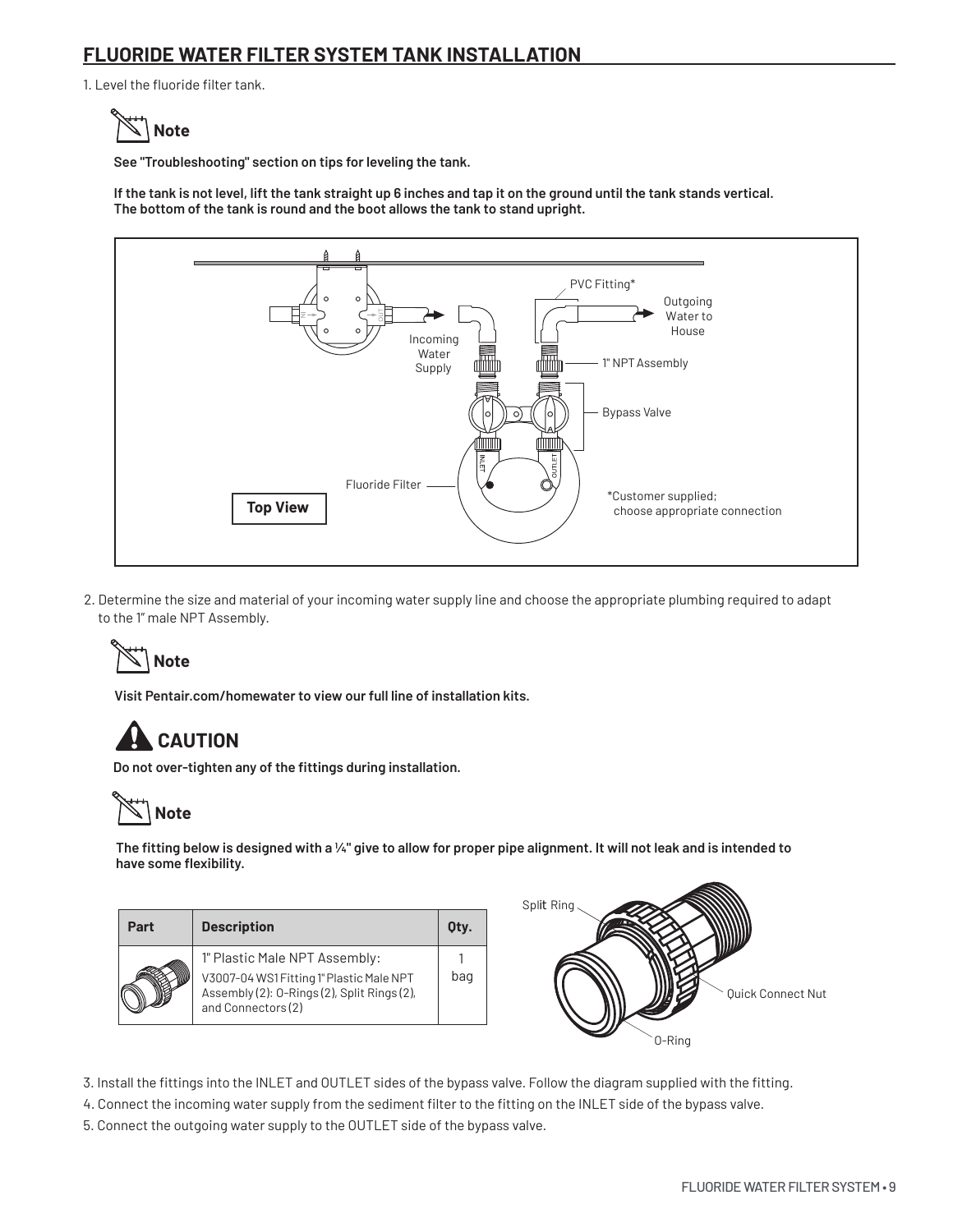## **BYPASS VALVE OPERATIONS**

Figure A shows the system "in service" which allows water to flow in and out of the tank. In this position the system would be considered ON.





Figure B shows the system "in bypass" which will direct water straight to the home without going in and out of the tank. In this position the system would be considered OFF.

## **COMPLETE THE INSTALLATION**



- 1. Turn on main water supply and check for leaks.
- 2. Peel off the protective plastic wrap from the stainless steel tank jacket(s).
- 3. Add the Pentair logo sticker(s) in the desired location on the tank.
- 4. Wax stainless steel tank jacket(s) with wax provided (or any other non-abrasive auto wax) a minimum of 1-2 times per year or as needed based on the installed environment.

# **CAUTION**

**Avoid high flow rates such as bathtub, utility sinks, hose bibs, multi-headed showers, body sprayers, or anything that is considered high flow for the first 72 hours to avoid flow restrictions caused by carbon blockage of the top basket inside the fluoride filter.**

# **CAUTION**

**Carbon dust may be released into the water lines of the house/building during the first few days of water use after fluoride filter installation. The carbon dust is harmless, but may give the water a gray appearance that should diminish within a week or 10 days depending on water use.**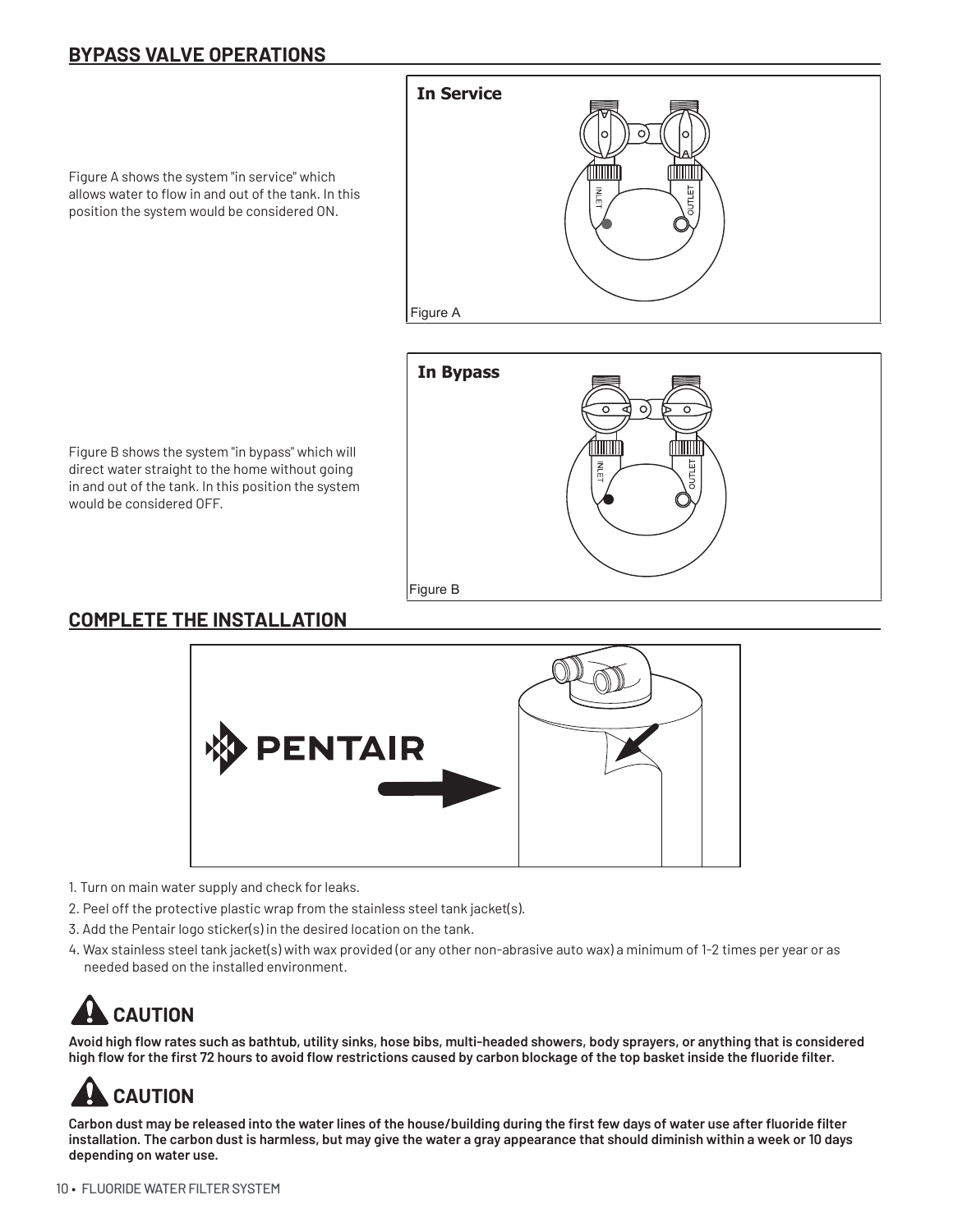### **MAINTENANCE**

### **Media Replacement**

Your Pentair PF6-P Whole House Fluoride Filter requires care and cleaning after a period of 3 years. Replacement media and instructions can be ordered on-line at Pentair.com/homewater or by calling 877-842-1635.

#### **Sediment Filter**

It is recommended that the sediment filter be replaced every 6-9 months depending on the amount of sediment present in the water supply. If the system has been working properly and the pressure is slowing, it may be time to change the sediment filter. Check the sediment filter and replace if necessary.



#### **Replacing the Sediment Filter**

- 1. Turn off the main water supply to the sediment filter system and bypass all tanks.
- 2. Run a faucet (cold water) inside the house to relieve the pressure. Leave the faucet open.
- 3. Unscrew the blue filter housing clockwise using the supplied filter wrench.
- 4. Remove the existing sediment filter and discard.
- 5. Remove the o-rings and wipe the upper groove clean. Lubricate two new o-rings with a coating of clean silicone grease. Replace both o-rings. Be sure to press the upper o-rings down into the groove with two fingers.

# **Note**

**This step is important to ensure the proper filter seal. Make sure the upper o-rings is seated level in the groove. If the o-ring appears damaged, stretched, or crimped it should be replaced.**

- 6. Place a new sediment filter onto the stand pipe in the blue filter housing.
- 7. Screw the blue filter housing onto the filter cover hand tight. Lightly snug the housing with the spanner wrench making sure not to over-tighten.
- 8. Turn on the main water supply slowly to allow the sediment filter system to fill with water and expel air from lines. Put tanks back in service (out of bypass).
- 9. Check for leaks.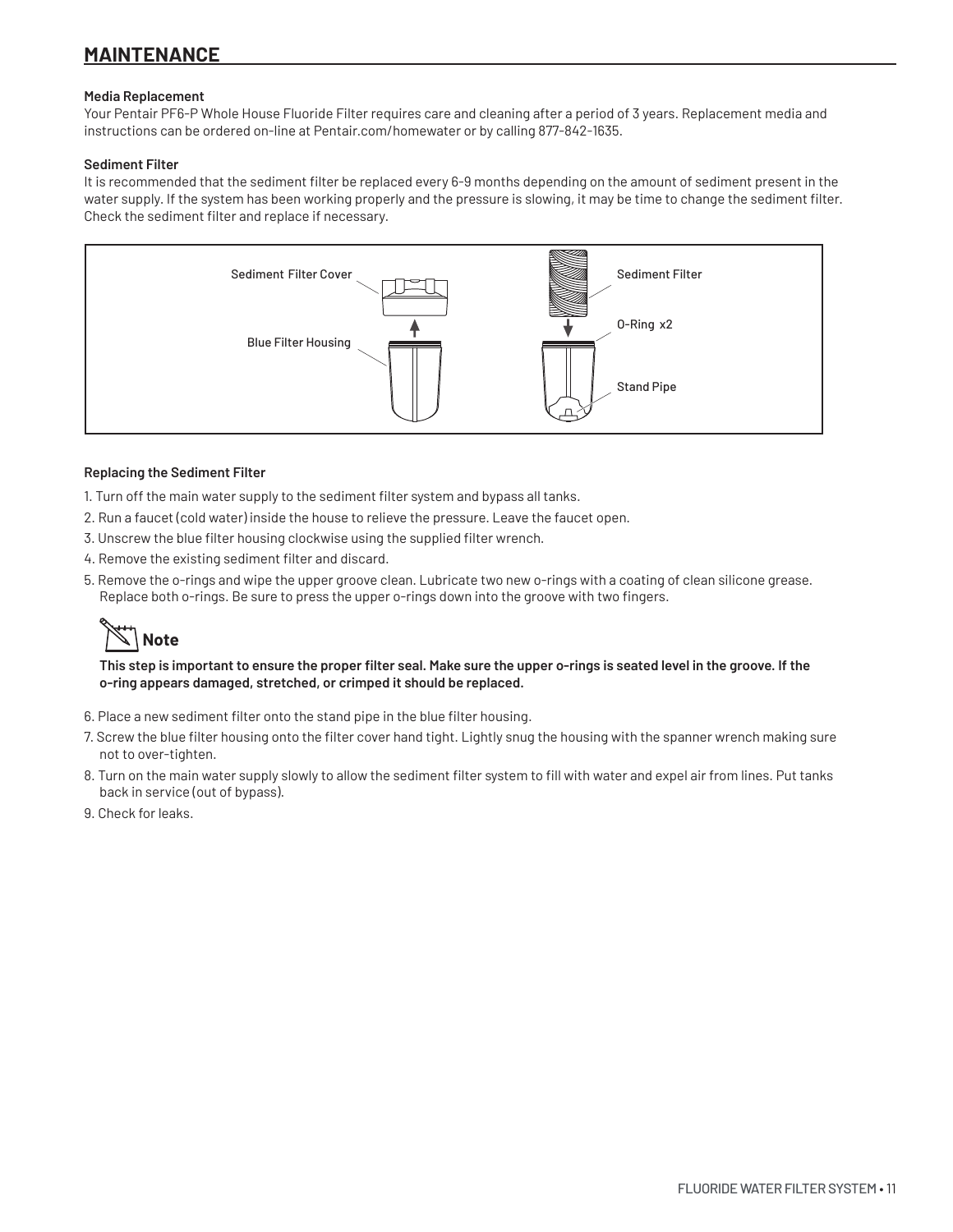## **TROUBLESHOOTING**



**Note**

 **If you have experienced a Boil Alert or require your system to be sanitized, please go to pentair.com/assets/pwsboilalert for product sanitization instructions.**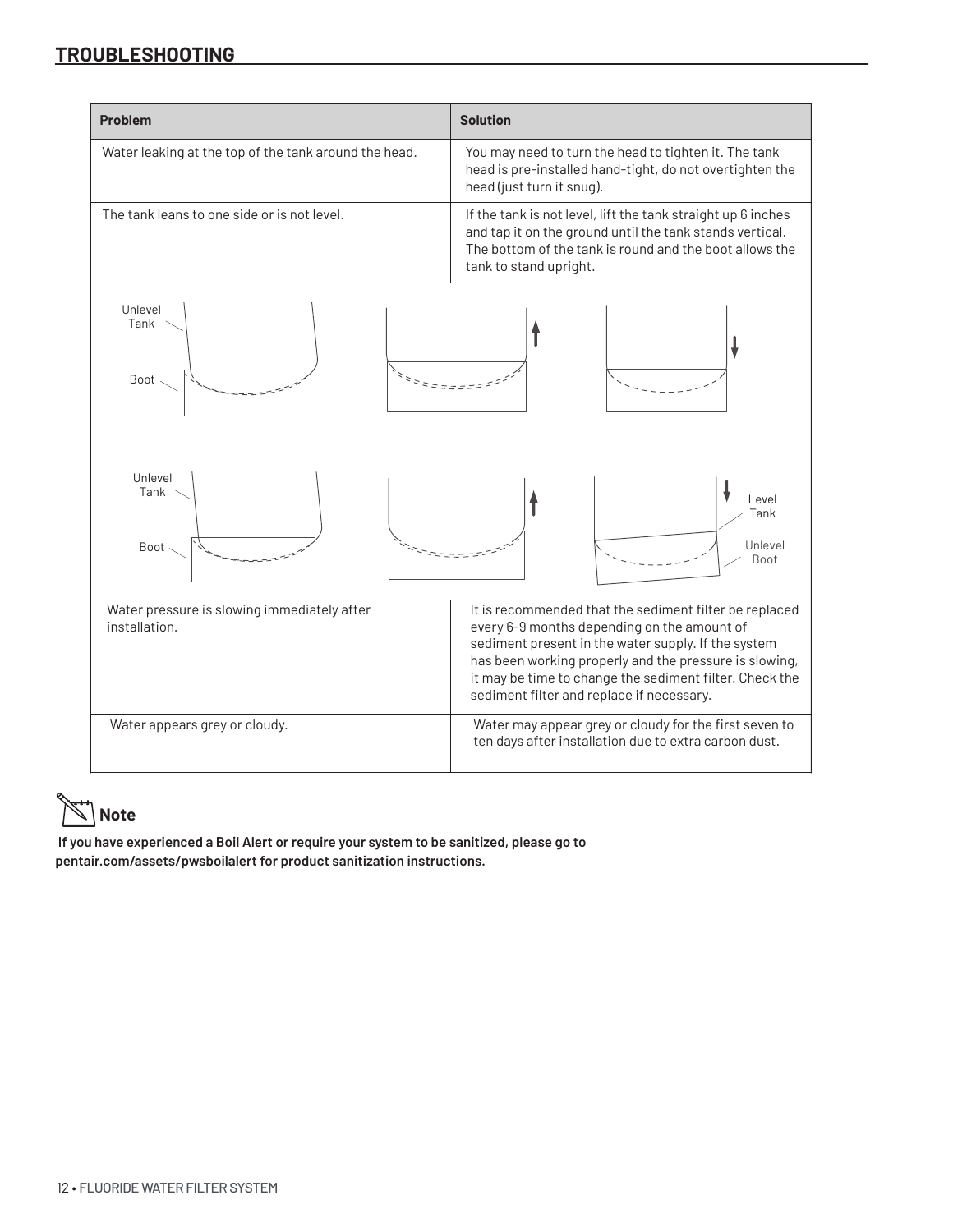## **PPRODUCT WARRANTY AND REGISTRATION FORM RODUCT WARRANTY AND REGISTRATION FORM**

For details on your Pentair product warranty, please visit pentair.com/assets/residential-filtration-warranty.

### **Warranty Registration Form**

Send in this Warranty Registration Form to validate your warranty or visit pentair.com/register-warranty to complete the warranty registration form online.

| Date Item(s) were Received: | Order ID#: | Model: |  |  |  |
|-----------------------------|------------|--------|--|--|--|
|                             |            |        |  |  |  |
| Dealer Purchased From:      |            |        |  |  |  |
|                             |            |        |  |  |  |
| Model/Serial Number:        |            |        |  |  |  |
|                             |            |        |  |  |  |
| Name:                       |            |        |  |  |  |
| Address:                    |            |        |  |  |  |
| City:                       | State:     | Zip:   |  |  |  |

### **Send to:**

Pentair 2361 Mason Avenue, Suite 100 Daytona Beach, FL 32117 Phone: 1.800.842.1635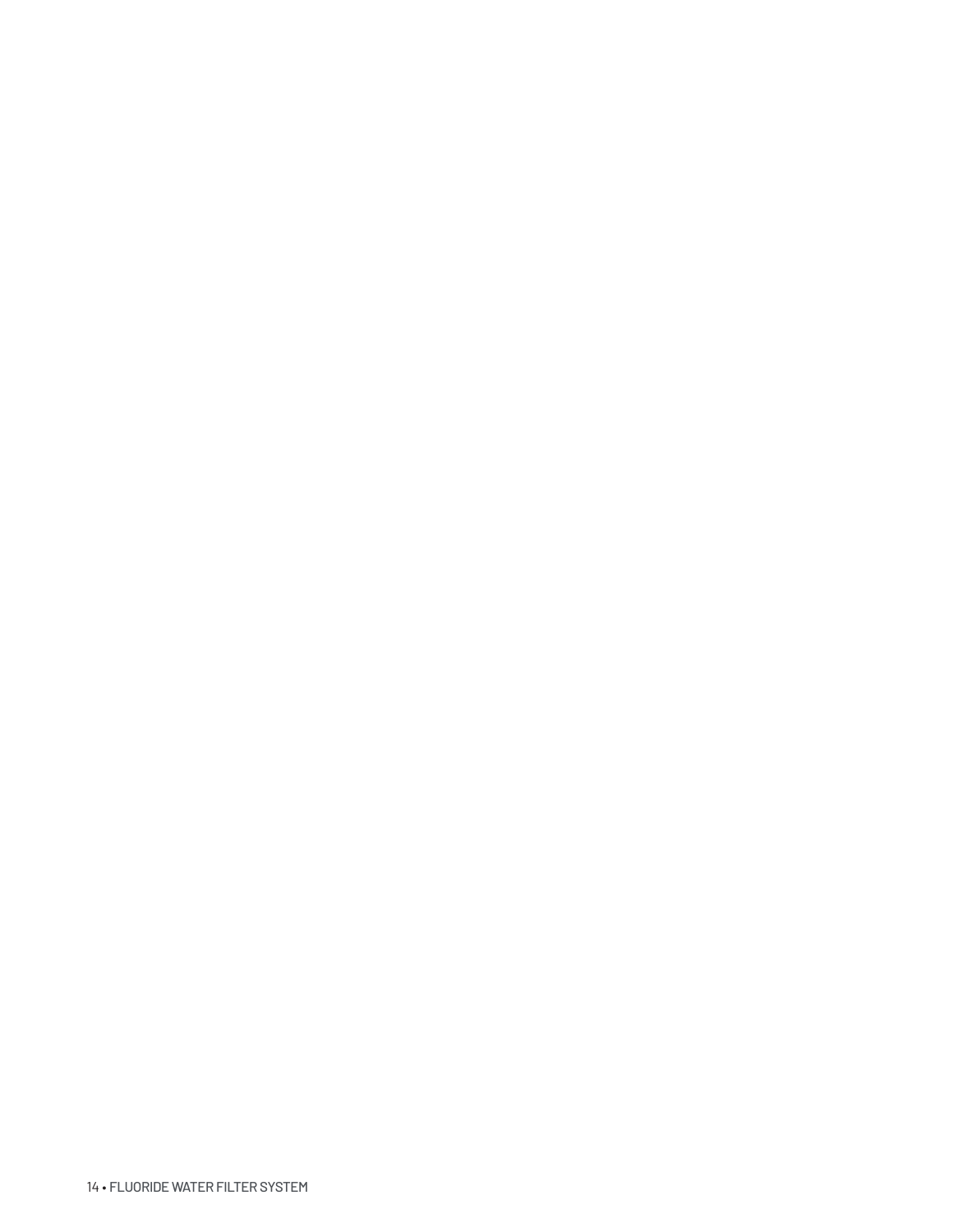FLUORIDE WATER FILTER SYSTEM • 15